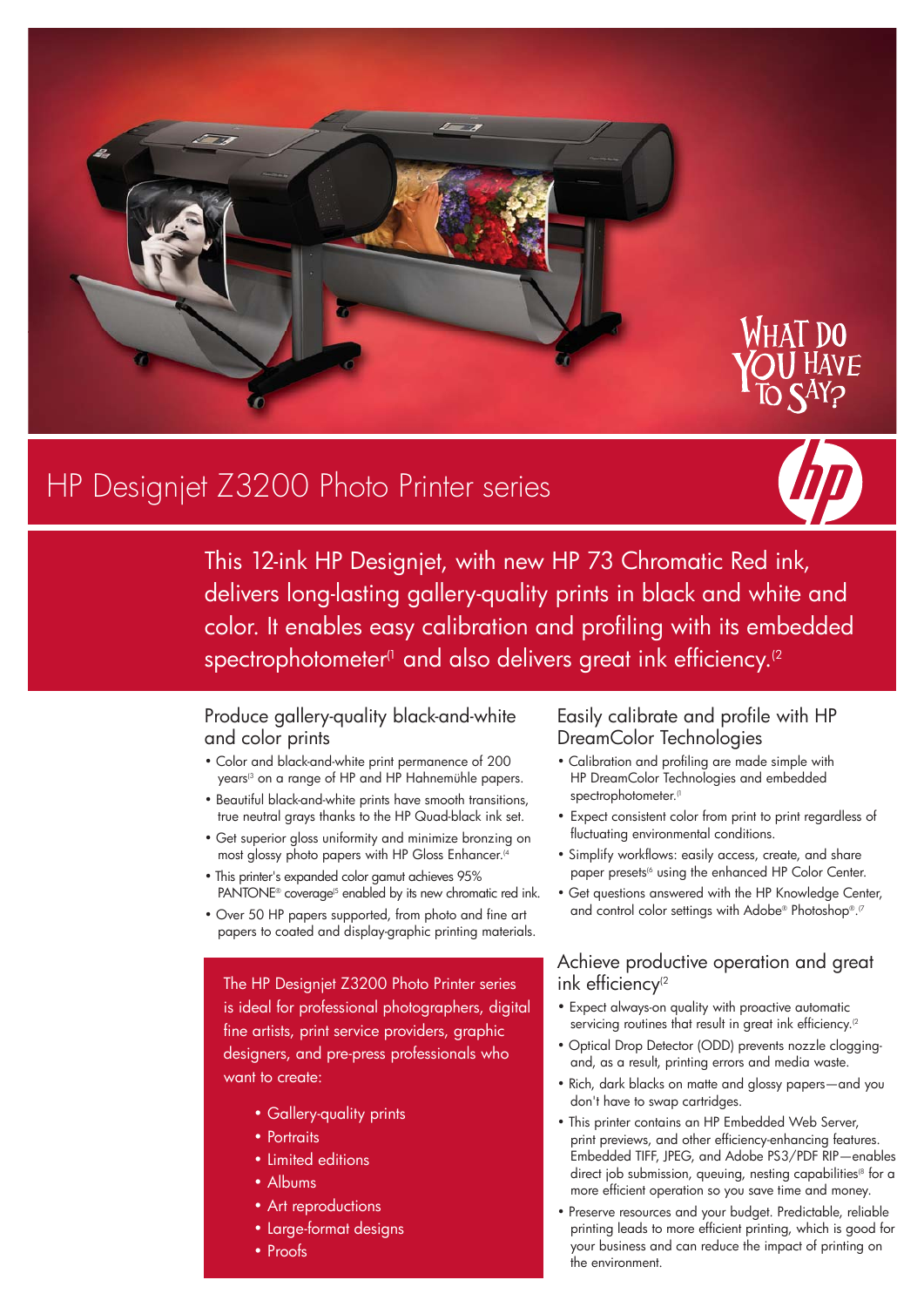Create leading gallery-quality black-andwhite and color prints with the Vivera Color Ink System



• Excellent gloss uniformity and minimal bronzing on glossy and semi-glossy papers thanks to HP Gloss Enhancer

B&W

**COLOR** 



 truly neutral • Metamerism



• True rich deep blacks

#### NEW RED

• The new HP 73 Chromatic Red ink provides a wide color gamut that meets the needs of photographers, graphic artists, and pre-press professionals alike.



The color gamut chart above shows in detail the wider gamut of reds that the HP Designjet Z3200 Photo Printer (in solid) achieves in comparison to one of its competitors. HP Premium Instant-dry Gloss Photo Paper was used for the demonstration.

"Neutral grays and color accuracy are of the utmost importance to my clients. They are very aware of the progress that has been made in digital printing and know that I'm at the forefront of the market. Yet when they see the prints from the HP Designjet Z3200, they are astonished at the incredible quality."

#### Jack Lowe,

Proprietor, Jack Lowe Studio, Newcastle upon Tyne, England

### Easy calibration and profiling

The Designjet Z3200's built-in X-Rite spectrophotometer and HP printer linearization and profiling software take the cost, effort, and guesswork out of printer color management. You are never more than a few mouse clicks and 20 minutes away from a professional ICC profile customized for your printer, paper, and environmental conditions. Custom HP profiles make the most of your Designjet's extended color gamut in reds, blues, and greens whether using matte fine art paper, satin or glossy photo paper, canvas, backlit film, or any of a wide range of other compatible substrates. Perfectly neutral black-and-white prints with extended tonal range, fine shadow detail, and continuous tone appearance are all unlocked by custom HP printer profiles.

Add the optional HP/X-Rite Advanced Profiling Solution (standard on PostScript® models) for additional flexibility and functionality such as monitor calibration and profiling, RGB and CMYK printer profiling, profile verification, and profile editing.<sup>(8</sup>

#### Simplify workflows—easily access, create, and share paper presets using the enhanced HP Color Center

An enhanced HP Color Center offers a single point of control for all color-related functions.

From there, you can download or easily create your own Paper Presets, and have the option of more control using advanced settings.



Visit www.hp.com/go/Z3200/paperpresets to find paper presets for HP and other commercially available media.

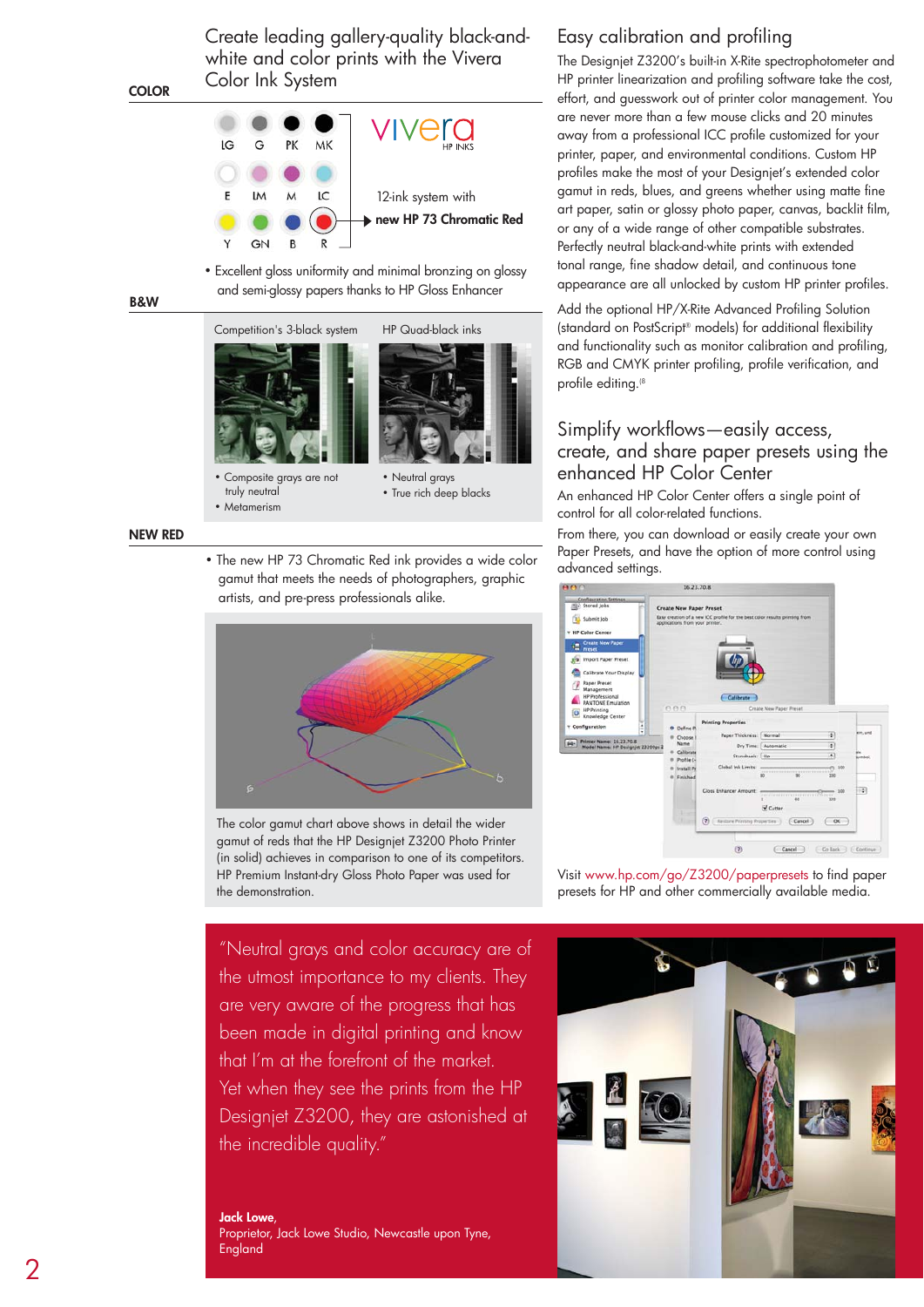## HP Designjet Z3200 PostScript printer at a glance

|                                                               | <b>Additional features</b>                                                  | <b>Benefits</b>                                                                                                                                                                                                                                                                                                                                  |
|---------------------------------------------------------------|-----------------------------------------------------------------------------|--------------------------------------------------------------------------------------------------------------------------------------------------------------------------------------------------------------------------------------------------------------------------------------------------------------------------------------------------|
| Save costs                                                    | Automatic nesting with<br>margin controls                                   | • Optimize use of media when printing several images                                                                                                                                                                                                                                                                                             |
|                                                               | In-printer processing with<br>embedded TIFF, JPEG,<br>and Adobe PS3/PDF RIP | • Free-up your computer processing time<br>• Print 16-bit TIFF and JPEG images with HP Embedded<br>Web Server's 16- to 8-bit LCED color converter                                                                                                                                                                                                |
| <b>Advanced color</b><br>management<br>options                | <b>HP Advanced Profiling</b><br>Solution                                    | • Calibrate your computer monitor<br>(i1 display calibration device included)<br>• Edit RGB and CMYK ICC profiles<br>• More color patches for more sophisticated ICC profiles                                                                                                                                                                    |
|                                                               | <b>HP</b> Professional<br><b>PANTONE Emulation</b>                          | • Accurately achieve in-gamut colors and properly<br>reproduce out-of-gamut colors<br>• Print customized spot color simulation swatchbooks for<br>the media of your choice                                                                                                                                                                       |
| <b>Enhanced</b> for<br>workgroups<br>and remote<br>management | · driverless direct job<br>submission<br>• queuing<br>• storage of files    | Manage the printer remotely using HP Embedded Web Server:<br>• Send print jobs to the printer without having to open the image<br>from an application, from any computer (no driver needed).<br>• Easily manage your print job queue.<br>• Store jobs-with various print settings-on the printer for easy,<br>frequent re-prints without ripping |

## HP Professional PANTONE Emulation

With 95% coverage of PANTONE colors, you can produce accurate spot-color proof prints for your design projects using the HP Designjet Z3200 PostScript printer.

- Assign PANTONE color names to graphical elements in your PS/PDF-capable design application, and have the printer automatically generate matching in-gamut colors and visually optimized equivalents for out-of-gamut colors, using a specific spot color rendering intent not available from standard ICC profiles\*\*.
- Automatically create your own PANTONE swatch book illustrating the closest available match to PANTONE colors for the print medium selected. The printed color swatch comes with a numerical indication of how closely colors match, and the included device color values make it easier to create customized emulations for applications that do not support named colors completely\* .

See www.hp.com/go/Z3200/PANTONE for detailed information about this printer's PANTONE coverage.



These may be RGB or CMYK values, depending on your workflow

\*\* For HP Professional PANTONE Emulation to work correctly, design applications<br>must allow the assignment of the correct color name to design elements, and the<br>name must be preserved intact in the PostScript or PDF file pa with embedded HP Professional PANTONE Emulation technology. Since ink values<br>are calculated based on colorimetric information present in an ICC profile, a correct<br>and up-to-date ICC profile is required for the specific pri used.